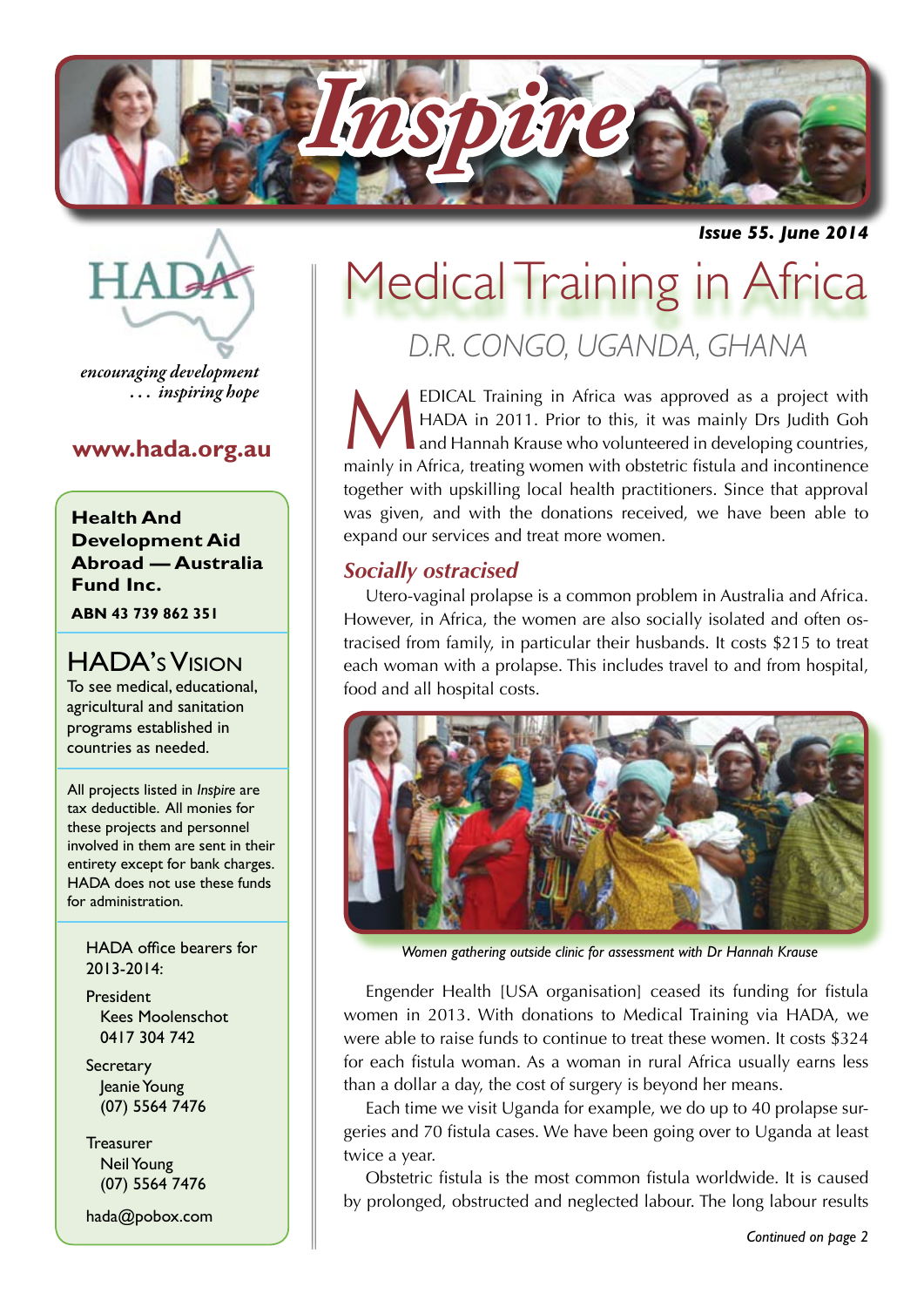in a stillborn baby and severe maternal pelvic injury. An obstetric fistula results in abnormal communication between the vagina with the bladder and/or rectum. This means that women will leak urine and/or faeces uncontrollably into the vagina. These women — who are mostly young and in their first pregnancy — are usually ostracised by their husbands and families.

# *The medical team*

Since 2011, the team has expanded to included Drs Judith Goh, Hannah Krause, Miriam Lee, Neroli Ngenda, Barbara Hall and John Taylor. Nurse Jasinta Suric-Maguire has also assisted, as has Mr Darren Diserens.



*Ugandan fistula women saying 'Thank you'*

We have visited Democratic Republic of Congo twice, far western Uganda multiple times and Ghana twice. The team trained doctors and nurses in the management of obstetric fistula, pelvic organ dysfunction, cervical cancer screening and obstetric vacuum extraction. A formal pelvic floor workshop in Ghana took place in April this year. Nurses and doctors from three hospitals attended.

**We are very grateful for the ongoing assistance by HADA and supporters to enable us to continue our work.**

# *Combatting typhoid*

Medical Training has also contributed to a typhoid campaign. Prior to 2010, admission to hospital in western Uganda with typhoid gut perforation was uncommon. However, since then there has been an escalation of admissions, up to one a day with significant morbidity and mortality. In 2011, Medical Training provided funds for training key community members in villages and health-care givers in ways to reduce typhoid. The campaign was successful in reducing hospital admissions and deaths in the region.

A container filled with donated medical equipment was sent to Uganda in 2013, and was distributed to three hospitals (Kagando Hospital, St Paul's Health Centre and Ishaka Adventist Hospital). Donations of clothing and school satchels were also included to be distributed in a couple of orphanages and rural villagers.

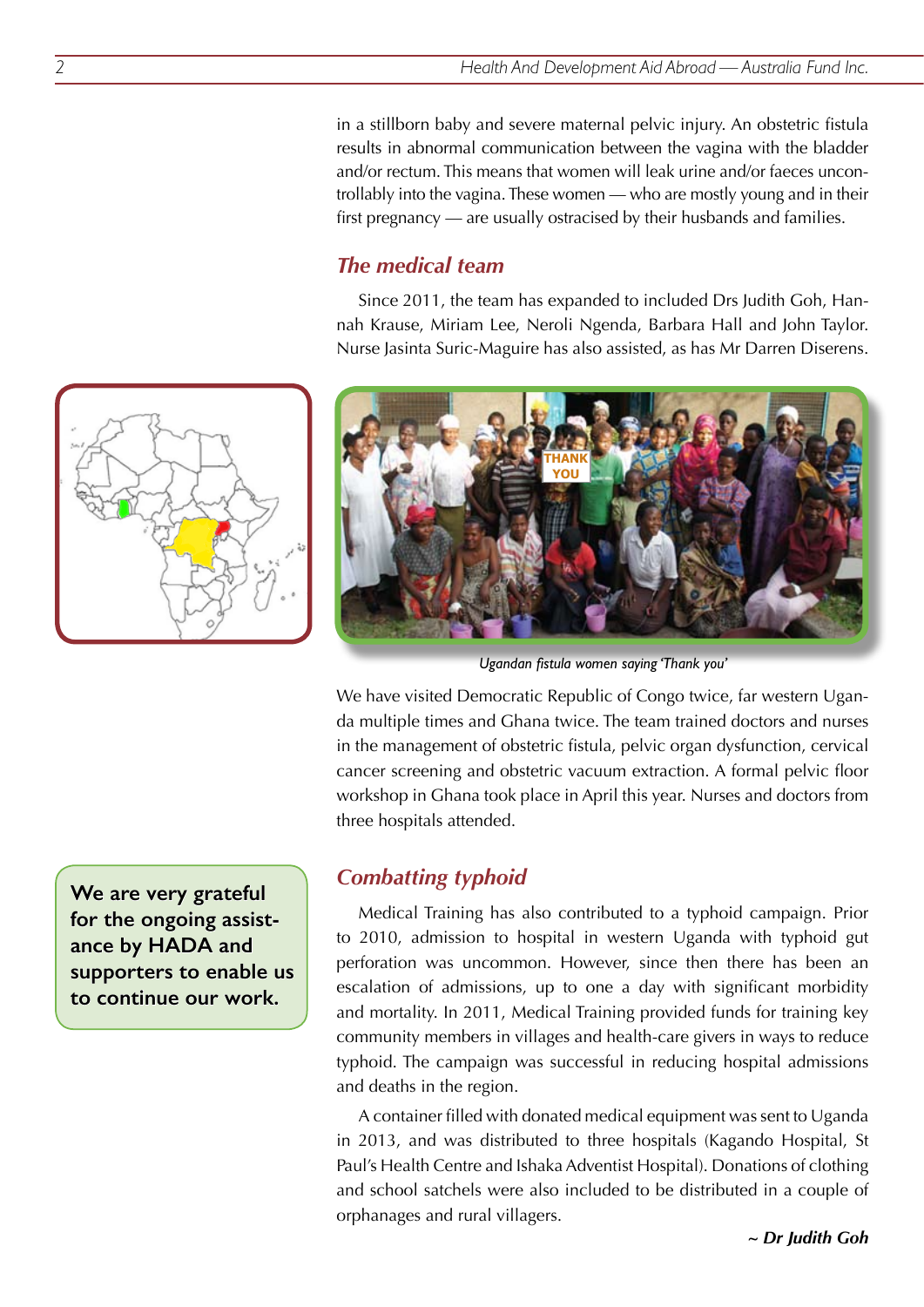# Good Neighbor Society

*MONGOLIA*



ER name is Byandelger (12 years) and has both parents and a sister living together. She  $\Box$  is attending the Family Development Program in Hailaast, Ulaanbaatar. When coming to the program she had a hard time sitting quietly and concentrating; she also swore at the other children.

Some time after she joined the program, we saw progress in her study and behaviour but found she had been stealing from other kids. Several children testified to her thieving, but we weren't successful in getting any evidence so there was insufficient proof with which to confront her or her parents.

The local police were notified of her actions and through some local people she was released as a minor. Since September 2013, as Byandelger has worked through the program, she has been

very open in sharing about her stealing with our staff, for which we are very grateful. Byandelger has asked the other kids to forgive her and promised she won't do it again. We've encouraged her to keep coming to the program, which she enjoys immensely, and has helped greatly improve her attention to study and relating to other children.

#### *The family*

Both her parents, alcoholics, have not had steady jobs or income throughout their lives. The house is always open to friends and strangers for drinking, and domestic violence is common. This, of course, is never helpful for Byandelger. She doesn't have space of her own to study and doesn't receive good parenting.

The family live in a five-walled ger (portable round house) which our NGO staff have visited many times this year. There is little furniture, and the ger remains in very poor condition without winter insulation.

Byandelger's father is working at a construction site. During warmer times, he has several jobs, but in winter it's hard for him to find work, so he ends up drinking most of the time and putting pressure on other family members. The local police are watching him because of the domestic violence he creates.

Byandelger's mother, with chronic epilepsy, receives some attention from the local hospital. Due to her physical condition, she can't take full-time jobs. She sells house-keeping items in the market to bring some income to the family.

Byandelger's older sister, Baasandelger (16 years), is studying to achieve a profession. She is the main person taking care of family matters and therefore shows little respect to her parents.

## *Some improvements in the family*

Both parents attended parents' seminars for three weeks on their own initiative, which is very encouraging for our staff. They are learning to express their feelings better, and are open with others, especially admitting they have an

addiction problem and that they need help. There isn't much improvement yet, though, with the father.

Byandelger is enjoying youth club and has improved a lot in sharing her ideas and thoughts with others in the group. Now she is helping the cook who feeds 65 children and is interested in learning a musical instrument.

# *Things we consider for this family*

- 1. Encourage the parents to join the parents' group, and to be watchful of their drinking habits.
- 2. A small business opportunity for the mother, though it isn't feasible as yet, as both parents struggle in using any income to meet their family's needs, and rather use it for alcohol consumption. Primarily, we need to pay continual attention to the parents' drinking problems before we give any further financial or material assistance.
- 3. Without proper treatment the mother has daily occurrences of seizures, due to chronic epilepsy. To help her find the right medication will bring big relief for the whole family.
- 4. The staff will look into any opportunity of supporting Byandelger in learning music and computer skills.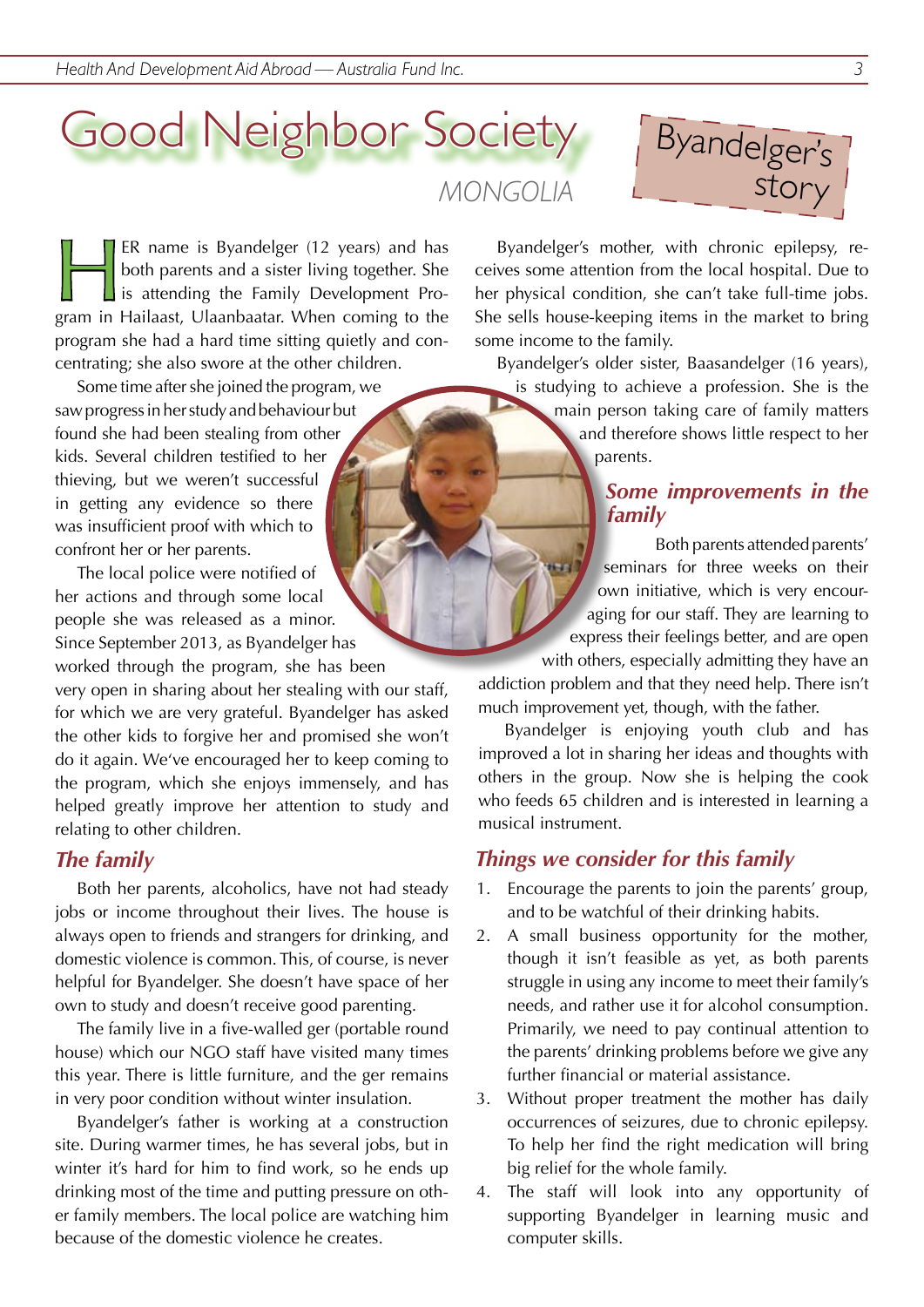# HADA and Tax Deductible Gifts Early Education

HADA is a Gift Deductible Recipient registered with the Aus-tralian Tax Office. We have the privilege of offering donors tax deductible receipts for donations to approved projects.

# *What is an approved project?*

AusAid and the Australian Tax Office stipulate the types of projects that are able to receive this status. Welfare assistance, that is the running of institutions, orphanages and like activities are expressly excluded, as is sponsoring children to go to school. Assistance to a community where the whole community benefits is tax deductible. If a single project includes micro credit, clean water supply and sponsoring of children, then tax deductibility is acceptable.

All projects listed on our project page are approved for tax deductibility. Some donors like to leave the distribution of their funds to the HADA board and mark their gift 'where most needed'. This allows us to help a specific project when a need arises and having this discretion is much appreciated.

By donating to tax deductible projects you are able to claim back on your personal tax return and so the Tax Office will return to you a portion of the funds donated.

All people who work with HADA are volunteers, and our operational costs of 0.9% for 2013 were minimal, paid from General Fund. Tax deductible funds are not used for administration. Our only expenses are bank fees which we try to minimise, so your gift has the maximum potential for good.

All HADA projects are run by people who are personally known to members of the board and applications go through an examination process before being accepted as a HADA project. All managers of projects are required to submit three-monthly reports.

We, the HADA board, highly value your confidence and trust in us and thank you for your donations over the past year. If you have been thinking of making a donation, but have not got around to it, now is the time and you can include the amount in this year's tax return.

Either go to www.hada.org.au (preferable) and make the donation there or use the donation form that comes with *Inspire*.

Thank you. Neil Young, Treasurer

# Essential *CAMBODIA*

GOOD Neighbours Pre-School was<br>
a joy to visit in March this year. The class was practicing their English! Can you imagine 25 five-year-olds loudly calling out in unison the letters of the alphabet one-by-one and then words with which each letter started? They were very enthusiastic! Two very capable teachers teach this and other subjects, and one our friends in the area teaches art classes.



The pre-school was commenced two years ago in Trialeu Village, Takeo Province, at the request of the local village people. It is recognised that children who attend pre-school are less likely to drop out of primary school.

Donations through HADA keep this class going, and more pre-schools are needed in the surrounding villages. These will commence as funds become available.



*~ Brian Allbutt*

Health And Development Aid Abroad PO Box 733, Ashmore City Qld 4214, Australia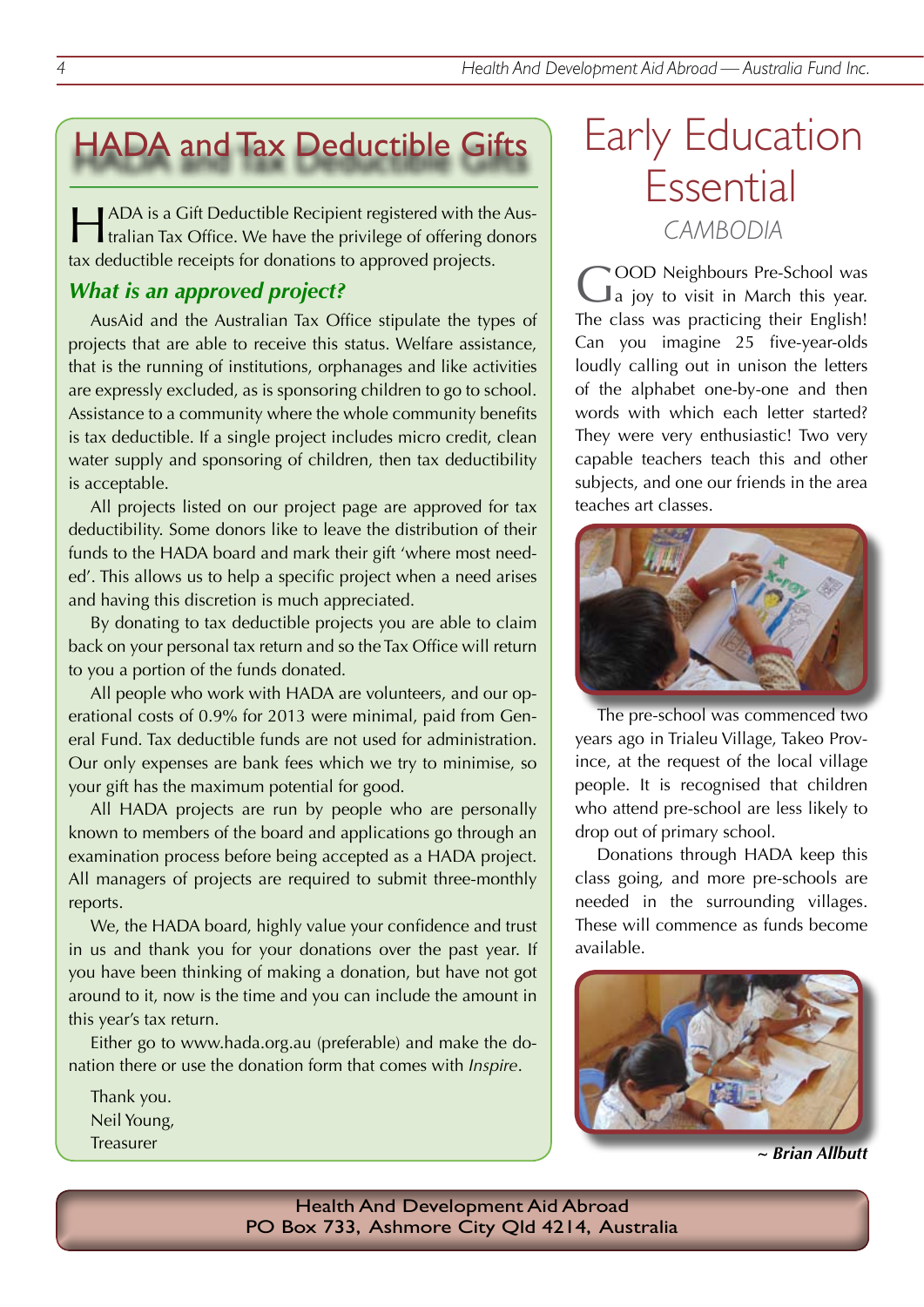| encouraging development<br>inspiring hope               | <b>Health and Development Aid Abroad –</b><br><b>Australia Fund Inc.</b><br><b>PO Box 733</b><br><b>Ashmore City Qld 4214</b><br>hada@pobox.com<br>www.hada.org.au<br>ABN 43 739 862 351     | 07 5564 7476 |
|---------------------------------------------------------|----------------------------------------------------------------------------------------------------------------------------------------------------------------------------------------------|--------------|
|                                                         | I would like to make a donation to HADA<br>(please mark the appropriate boxes)                                                                                                               |              |
|                                                         | <b>Non Tax Deductible gift.</b> Make your cheque payable to HADA Fund                                                                                                                        |              |
|                                                         |                                                                                                                                                                                              |              |
|                                                         | Tax Deductible gift. Make your cheque payable to HADA Relief Fund.<br>Do not include the name of the person or project on the cheque.                                                        |              |
|                                                         |                                                                                                                                                                                              |              |
|                                                         |                                                                                                                                                                                              |              |
|                                                         |                                                                                                                                                                                              |              |
|                                                         |                                                                                                                                                                                              |              |
|                                                         |                                                                                                                                                                                              |              |
|                                                         |                                                                                                                                                                                              | Postcode     |
| <b>Direct Credit:</b> (no bank fees apply)              | Payment can be made directly to HADA Relief Fund at Westpac BSB 034-215 Account No. 28-3787.<br>In the bank reference section, enter your surname and the project code.                      |              |
|                                                         | It is important to email HADA treasurer <b>treasurer.hada@gmail.com</b> to receive your tax deductible receipt.<br>Cheque (Payable to HADA Relief Fund) Attach to this form and post to HADA |              |
|                                                         |                                                                                                                                                                                              |              |
|                                                         | I/we will be paying by cheque as above, OR Visa $\vert \vert$                                                                                                                                | Mastercard   |
|                                                         |                                                                                                                                                                                              |              |
| If paying by credit card, please complete all sections. | Credit card transactions will show as <b>Strata Pay</b> on your statement.                                                                                                                   |              |